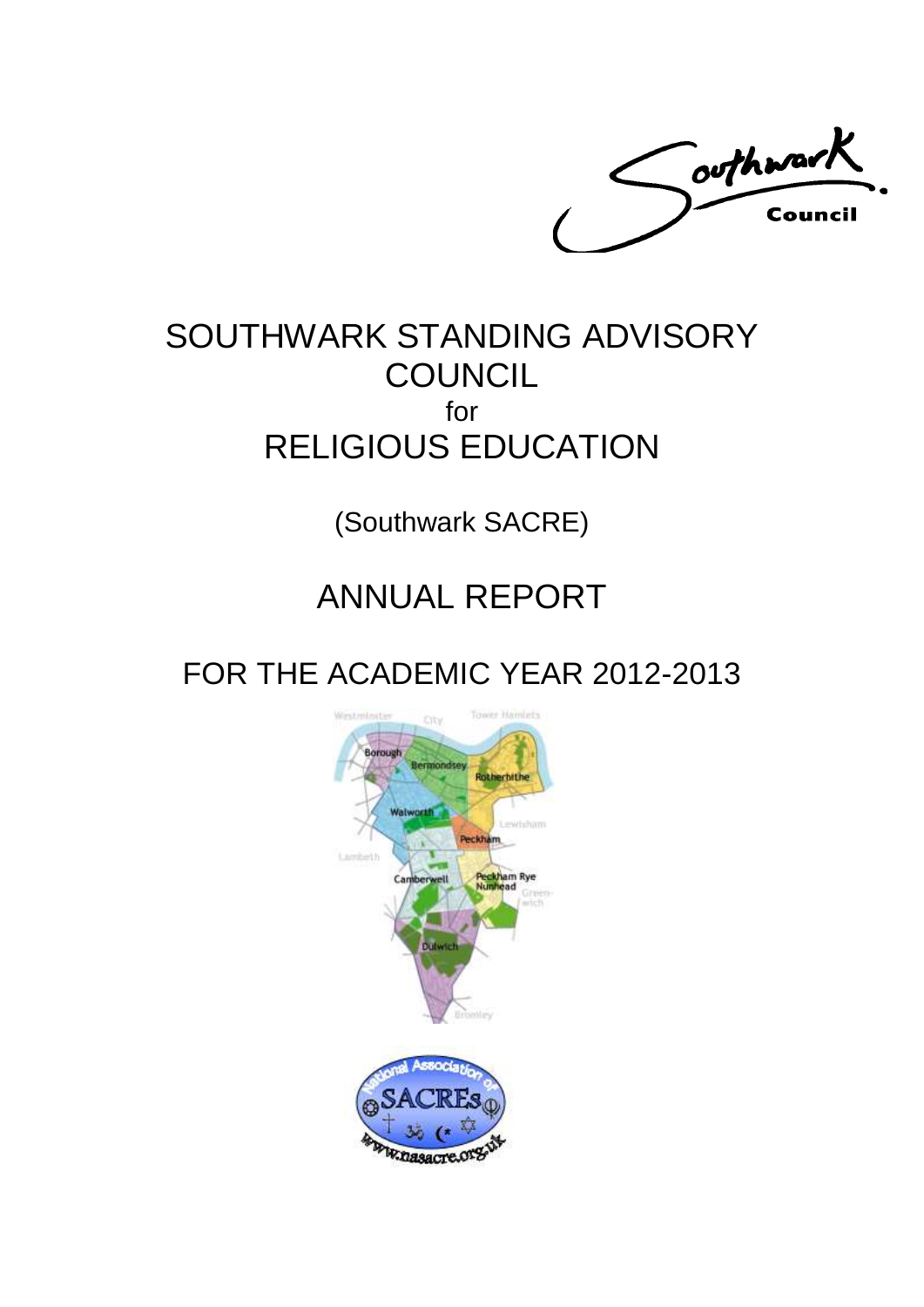## **2. Foreword by the Chair of SACRE**

From the record of our meetings which follows this introduction, Southwark SACRE has had a very busy year.

Our deliberations with respect to the Agreed Syllabus must be seen as to how they are translated by our teaching colleagues in the classroom. I have been fortunate to visit some of our schools and I have nothing but admiration for the tireless work of classroom practitioners in the imaginative way they have interpreted this Agreed Syllabus.

We have had tremendous assistance from our Educational Officer who has given unstintingly of her time and energy in providing consistent and excellent advice.

This Committee is a microcosm of what we are all striving to attain in the wider multiracial community. I am privileged to work alongside such committed and motivated colleagues and I am deeply honoured to be SACRE's Chair.

Sonny Sharma

**Dr Sonny Sharma CHAIR OF SOUTHWARK SACRE**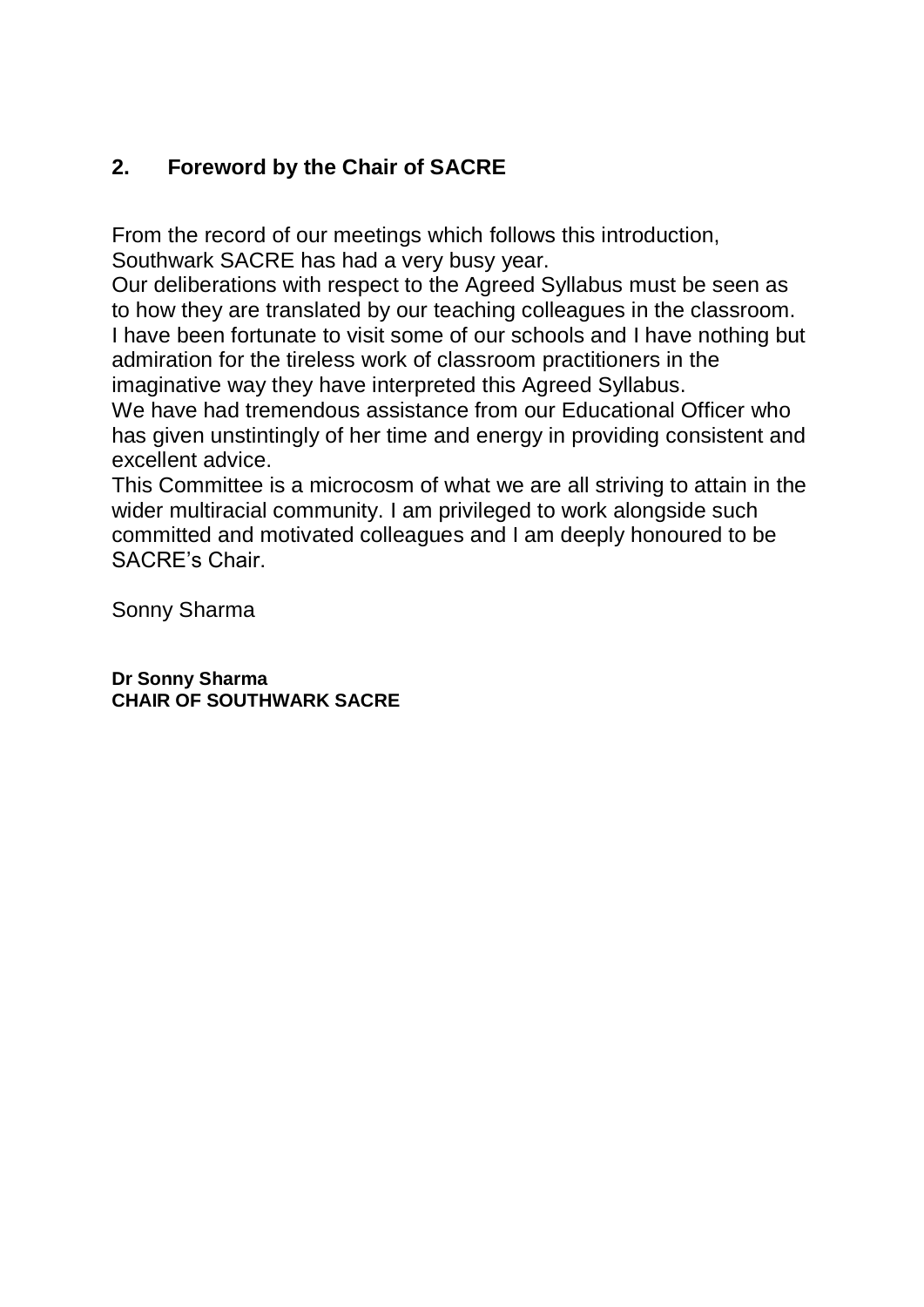## **Overview**

#### **Meetings**

In the academic year 2012-2013 Southwark SACRE meetings were arranged for the following occasions.

- 4 th December at Caribbean Hindu centre (cancelled) b.
- 15<sup>th</sup> January at The Learning & Business Centre, Cator Street, Peckham ь
- 19<sup>th</sup> March at The Learning & Business Centre, Cator Street, Peckham
- 27<sup>th</sup> June at The Learning & Business Centre, Cator Street, Peckham

### **Membership**

This year two out of three meetings have been quorate. Appendix A shows a breakdown of membership.

A new Clerk to SACRE was appointed in the spring term, Mr Benjamin Washington

## **Section 1: Standards and Quality of Provision of Religious Education:**

#### *How effectively does the SACRE gain information about RE provision in schools and put in place strategies to support the delivery of pupil entitlement?*

## **Locally Agreed Syllabus**

The Southwark Agreed Syllabus has been in use since September 2005. It may be found on the Southwark SACRE Fronter pages. All Agreed syllabuses must be reviewed every 5 years.

The RE Review sponsored by the RE Council was in process during the year and SACRE spent some time reviewing the Southwark syllabus, including getting the view of teachers, and decided that it was a substantial document that had stood the test of time since its inception. The teachers are happy using it and it was agreed that it would not be changed until after the publication of the RE Review in October 2013. It was decided that the RE Consultant would try to update some of the resources and websites for teachers.

It is generally recommended that 5% of time is spent on RE in schools either as weekly lessons or blocks of time during a term.

## **Standards in Religious Education:**

## **Assessment Guidance**

Assessment guidance is comprehensively detailed in the current syllabus and stands until such time as there are national changes to the assessment of RE and other curriculum subjects.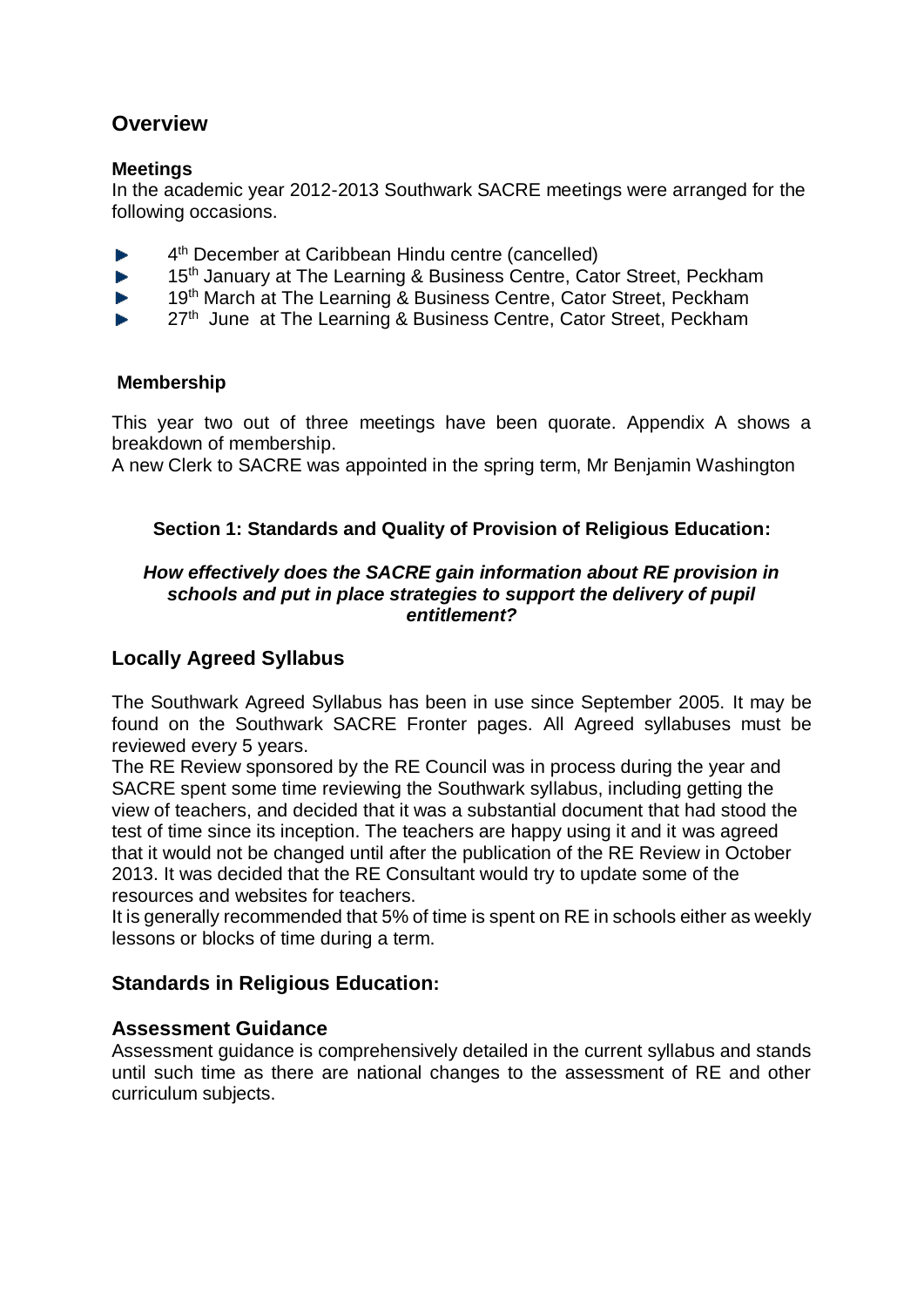### **Monitoring Standards**

## **GCSE Results: Summer 2013**

At the time of writing this report all local and national data for 2013 is still provisional. This year the numbers entered for the full course were higher because of the gradual deletion of the short course RE exam. Southwark pupils continue to achieve well compared to the national figures. Those that entered the short course also achieved well. It is also good to see that 100% of students in KS4 achieved the first part of the A level.

|                                             | 2013   | 2012   | 2011   | 2010   |
|---------------------------------------------|--------|--------|--------|--------|
| % A*-C                                      | 72.4%  | 72.2%  | 69     | 73     |
| <b>National % A*-C</b>                      | 73.5   | 74%    | 73.2   | 73.1   |
| Number A*-C                                 |        | 686    | 671    | 732    |
| % $A^*G$                                    | 98.7%  | 98.3%  | 98     | 90     |
| Number A*-G                                 |        | 929    | 954    | 994    |
| <b>Number</b><br>entered                    | 1455   | 945    | 968    | 1004   |
| <b>National</b><br><b>Number</b><br>entered | 228824 | 210200 | 199752 | 188704 |

## **Full Course summary for Southwark schools and academies over 4 years**

## **Short Course summary for Southwark schools and academies over 4 years**

|                       | 2013  | 2012   | 2011   | 2010   |
|-----------------------|-------|--------|--------|--------|
| % A*-C                | 28.1% | 56     | 53     | 61     |
| Number A*-C           |       | 328    | 325    | 365    |
| %A*-G                 | 92,9% | 97.8   | 94     | 96     |
| Number A*-G           |       | 573    | 573    | 539    |
| <b>Number entered</b> | 310   | 586    | 600    | 601    |
| <b>National</b>       |       | 176187 | 233998 | 293756 |
| <b>Number entered</b> |       |        |        |        |

**Summary of the AS and A level results for Southwark schools and Academies**

| <b>AS</b> Level    | 2013  | A2 level        | 2013 |
|--------------------|-------|-----------------|------|
| % $A^*$ -E KS4     | 100%  | % $A^*E$        | 100% |
| National % $A^*$ - |       | <b>National</b> |      |
| C                  |       | % $A^*C$        |      |
| % $A^*$ -EKS5      | 92.3% |                 |      |
| <b>Number</b>      |       | <b>Number</b>   |      |
| entered            |       | entered         |      |
| <b>National</b>    |       | <b>National</b> |      |
| <b>Number</b>      |       | <b>Number</b>   |      |
| entered            |       | entered         |      |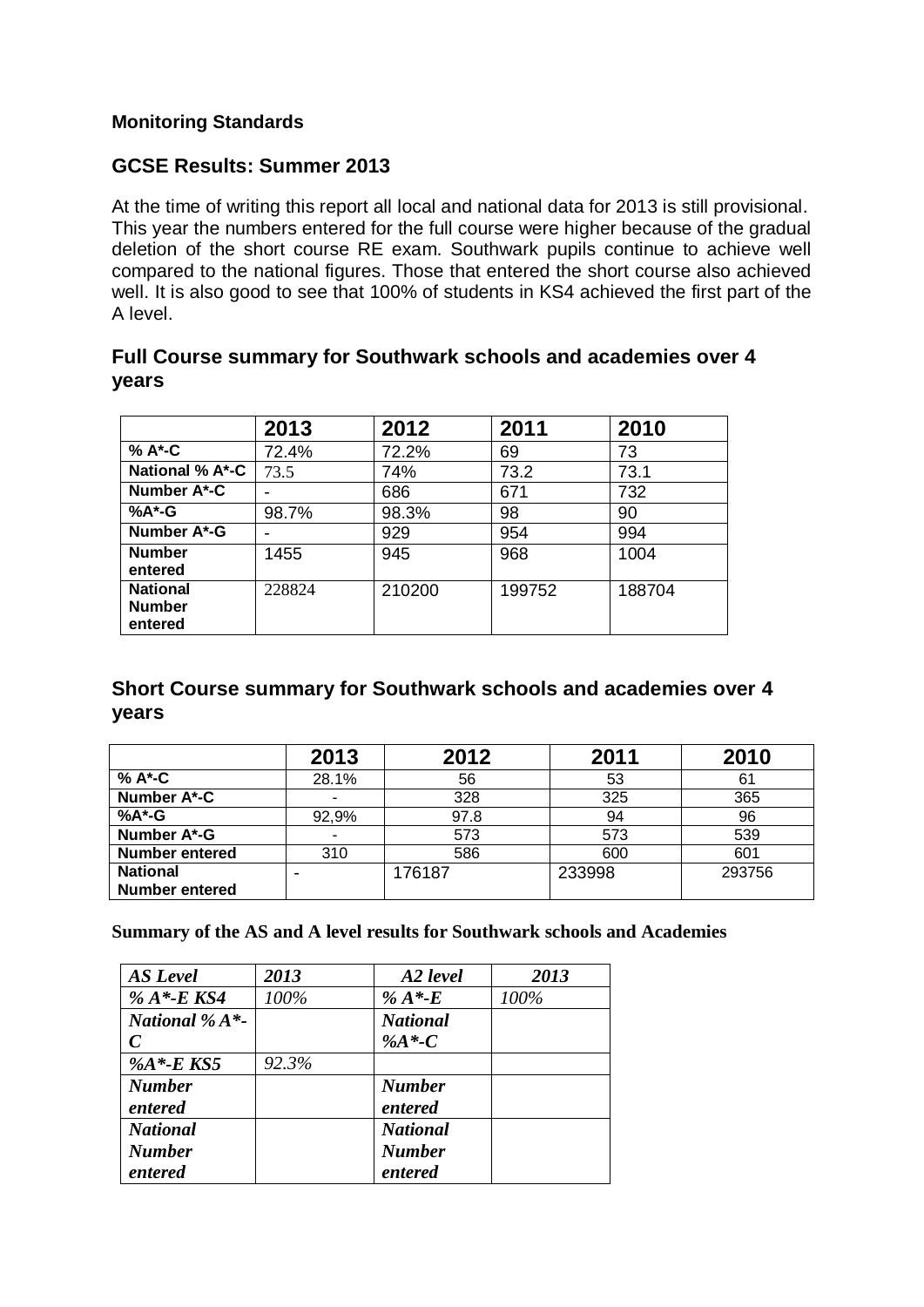#### **Recruitment and Retention**

With the increased number of, mainly Secondary, Academies it is difficult to ascertain the level of specialist RE teachers in Southwark schools. Some Primary co-ordinators have been in post for some time and are very experienced and committed. Most of the Primary co-ordinators are not RE specialists. More and more Primary schools are using classroom assistants to teach RE during PPA time. The only way of monitoring this is through the coordinator meetings.

## **Methods of teaching, the choice of teaching materials and teacher training:**

## **Courses for subject leaders**

The RE Consultant continues to put on a meeting for RE Coordinators to meet each other and to discuss aspects of RE and the local and National picture. These were held in Primary schools in the Autumn and Spring terms.

In January 2013 a workshop on festivals and making artefacts was held at Comber Grove Primary with coordinators attending along with members of staff from the primary school. Subsequently the RE Consultant did a presentation on festivals through the year at Alfred Salter primary. A course on the RE Quality mark was postponed from the summer term to autumn 2013.

In March a presentation on SACRE and RE/CW was made to the Head Teacher's executive which led to an invitation to make a presentation at the Southwark Head teachers conference.

No formal complaints about religious education were received this year.

#### **Section 3. Collective worship How effectively does the SACRE fulfil its responsibilities for the provision and practice of collective worship?**

It is almost impossible to monitor the provision of collective worship in Southwark schools. Again the coordinator meetings give some information although the RE coordinators are not usually also the organisers of collective worship. It is known that some schools use outside agencies to provide some of their worship requirements and it is SACRE's hope that the schools are making use of the trained speakers that are listed on the Fronter pages, and the advice and suggestions on collective worship also in these pages.

The SACRE's Determinations procedure is available on the SACRE website. There have been no applications for a determination this year. There have also been no complaints concerning Collective Worship referred to SACRE during this academic year.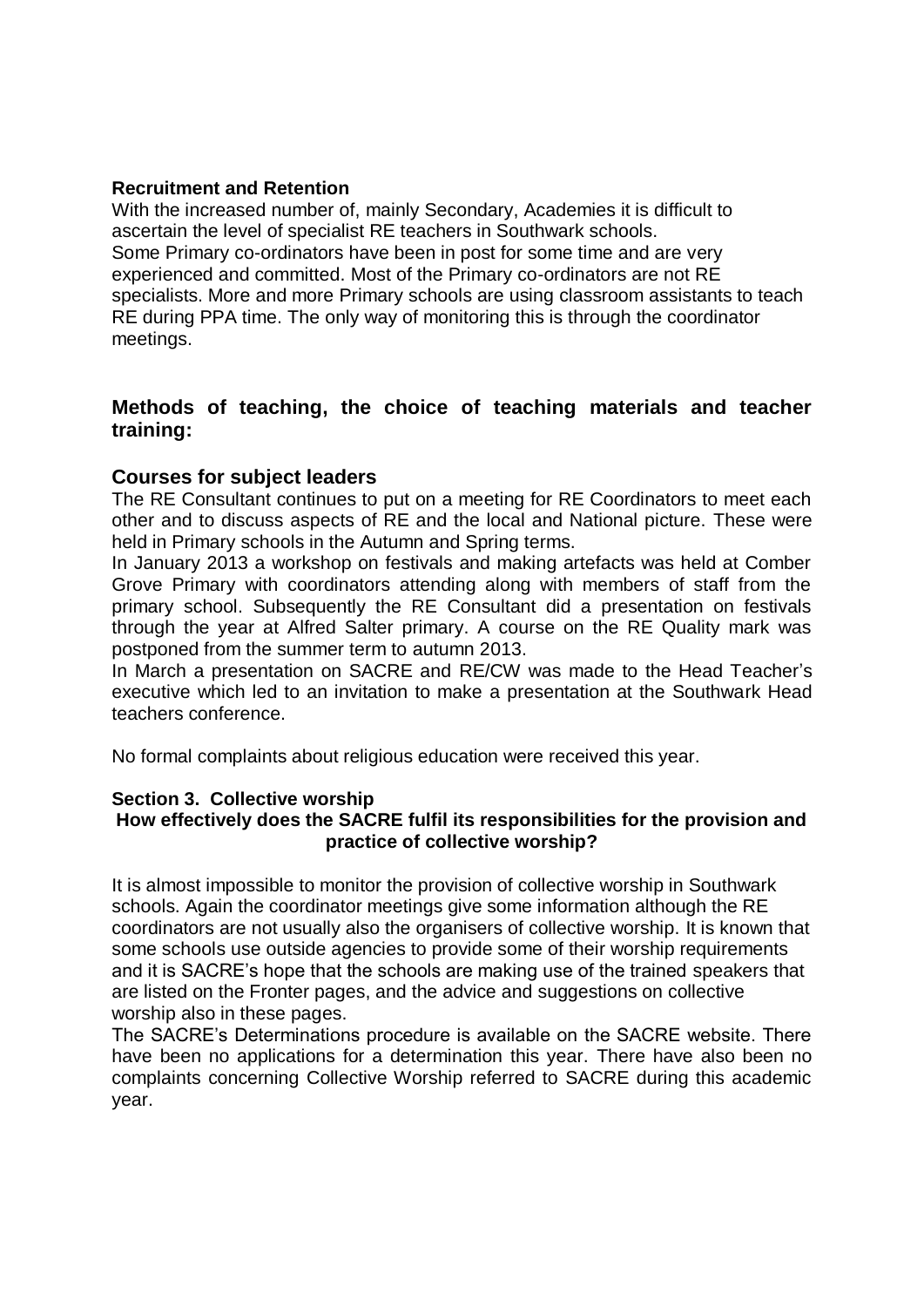### **Section 4; Management of SACRE and Partnership with the LA and other key stakeholders**.

The meetings are usually quorate, if not then the meeting agrees to continue with business which can be ratified at the following meeting. This year the meetings were held at the education centre, this is closing for refurbishment next year and the committee will possibly meet in places of worship once more. The constitution was discussed and updated during the year.

During this year a new vice chair was appointed, and is the humanist rep, the Chair remained the same. It was discussed during the summer meeting that it would be useful to have a representative of each group and the RE Consultant as a sub group who could assist the Chair if there are matters that need to be addressed between meetings. This came up due to the short consultation period allowed for on the RE Review.

The local authority was only represented at one meeting during the year although SACRE is assured that the RE consultant will continue in place for 12 days per year and that there will be suitable clerking service provided by them. The development plan for SACRE has therefore had to be reduced to fit the days and this is agreed during the autumn term meeting. Members were informed about the RE review and the All Party parliamentary Group on RE and the report on the teaching of RE entitled RE; The truth unmasked, and the progress of the RE Review. SACRE responded to these consultations as a group and individually. We also had reports from the NASACRE AGM which had addressed some ideas for the future of SACREs.

During one meeting we had an introduction to Humanism via the vice chair which was very interesting to members. A visit to a school was planned but had to be postponed due to the teacher's illness. Two members reported on their attendance at the South London SACRE meeting. A SACRE event was discussed and it was agreed that this would take the form of a 'Question Time' event for GCSE and A level students during the next academic year and faith representative members volunteered to sit on the panel.

The Buddhist member produced a comprehensive document on SACRE and social media which the committee agreed that the RE Consultant should pursue by meeting with the RE advisers for Lewisham and Bexley.

### **Section 5: Contribution of SACRE to promoting cohesion across the community**

The SACRE committee is widely representative of the many faith groups in the local community. We had a talk on gang violence last year and were sent a report called Safer Southwark Partnership, Ending Gang and Youth Violence Peer Review", in June 2012 which we discussed at the postponed Autumn meeting. It is hoped that the planned event (above) will encourage further understanding of people of different faiths.

The RE consultant is a member of the Southwark Diocese Interfaith group and also continues to attend the Southwark Cathedral Education Committee meetings and has obtained a comprehensive document outlining the links between the Cathedral trails and the Southwark syllabus from the education centre manager which will be useful to schools.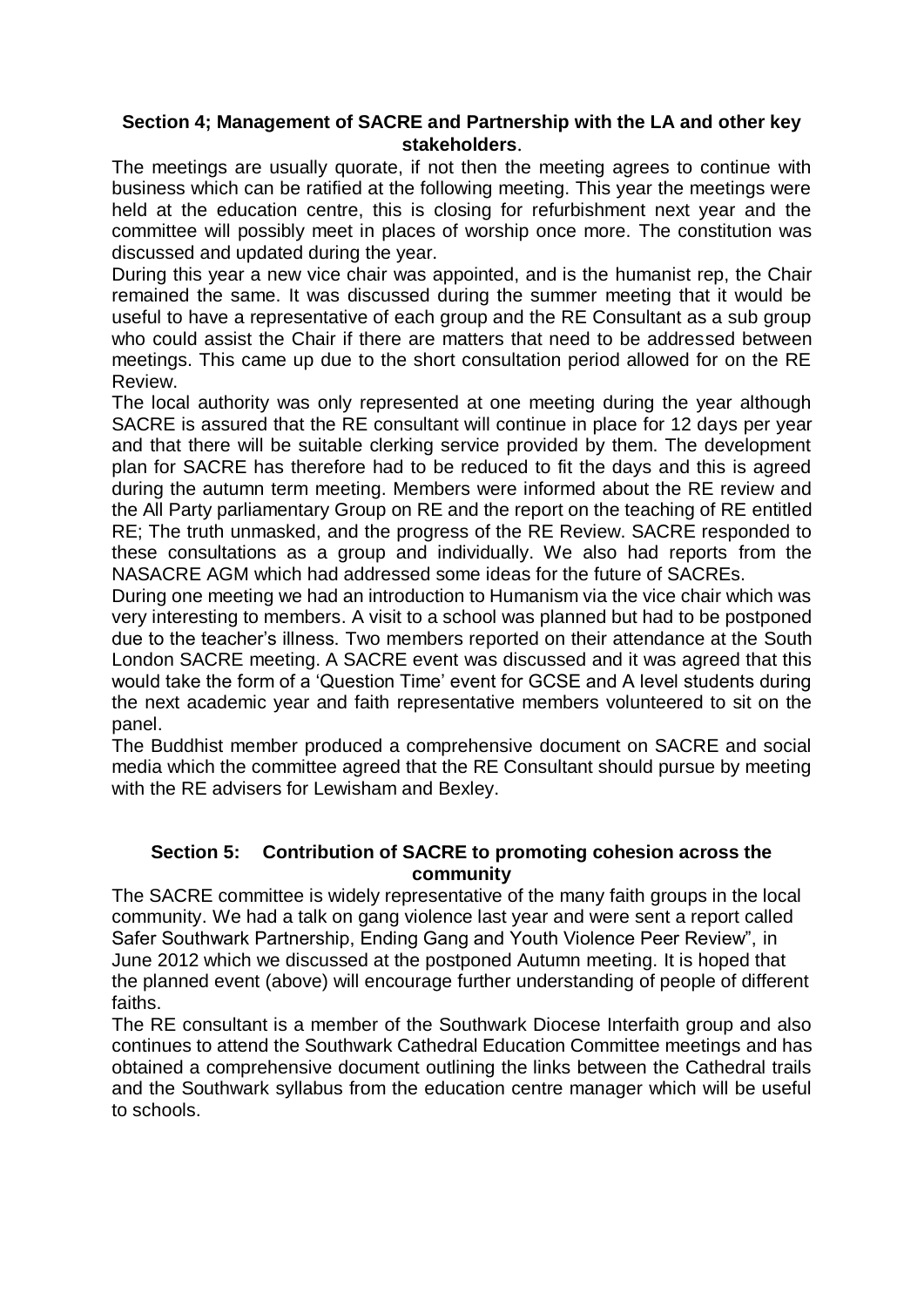#### **Appendix A MEMBERSHIP OF SOUTHWARK SACRE: as per the constitution**

#### **Committee A Other Christian denominations and other faiths represented in the LA**

| African-Caribbean Churches 1 Representative |                          |
|---------------------------------------------|--------------------------|
| <b>Baptist Churches</b>                     | 1 Representative         |
| Baha'i                                      | 1 Representative         |
| <b>Buddhism</b>                             | 1 Representative         |
| Hinduism                                    | 1 Representative         |
| <b>Islam</b>                                | 2 Representatives        |
| Judaism                                     | 1 Representative         |
| <b>Methodist Church</b>                     | 1 Representative         |
| <b>Roman Catholicism</b>                    | 1 Representative         |
| Sikhism                                     | 1 Representative vacancy |
| <b>United Reformed Church</b>               | 1 Representative         |
| <b>Salvation Army</b>                       | 1 Representative         |
| <b>British Humanist Association</b>         | 1 Co-opted               |
| Rastafarian                                 | 1 Co-opted (non-voting)  |
| Greek orthodox                              | 1 Representative vacancy |
|                                             |                          |

#### **Committee B The Church of England**

| <b>Southwark Diocese</b> | 3 representatives, 1 vacancy               |
|--------------------------|--------------------------------------------|
| <b>Committee C</b>       | <b>Teachers' Professional Associations</b> |
| <b>NAHT</b>              | 1 representative                           |
| <b>NASUWT</b>            | 1 representative,                          |
| <b>NUT</b>               | 2 representatives                          |
| <b>SHA</b>               | 1 representative                           |

| <b>Committee D</b>     | <b>Local Authority Councillors</b> |
|------------------------|------------------------------------|
| <b>Elected Members</b> | 4 representatives                  |
| LA                     | 2 representatives                  |

#### **Co-opted Members**

British Humanist Association 1 Co-opted (non-voting) Rastafarian 1 Co-opted (non-voting)

**Consultant Adviser to SACRE** (non-voting) Penny Smith-Orr. [\(penny.smith-orr@southwark.gov.uk\)](mailto:penny.smith-orr@southwark.gov.uk)

### **The Clerk to SACRE**

Benjamin Washington E-mail Benjamin.washington@southwark.gov.uk